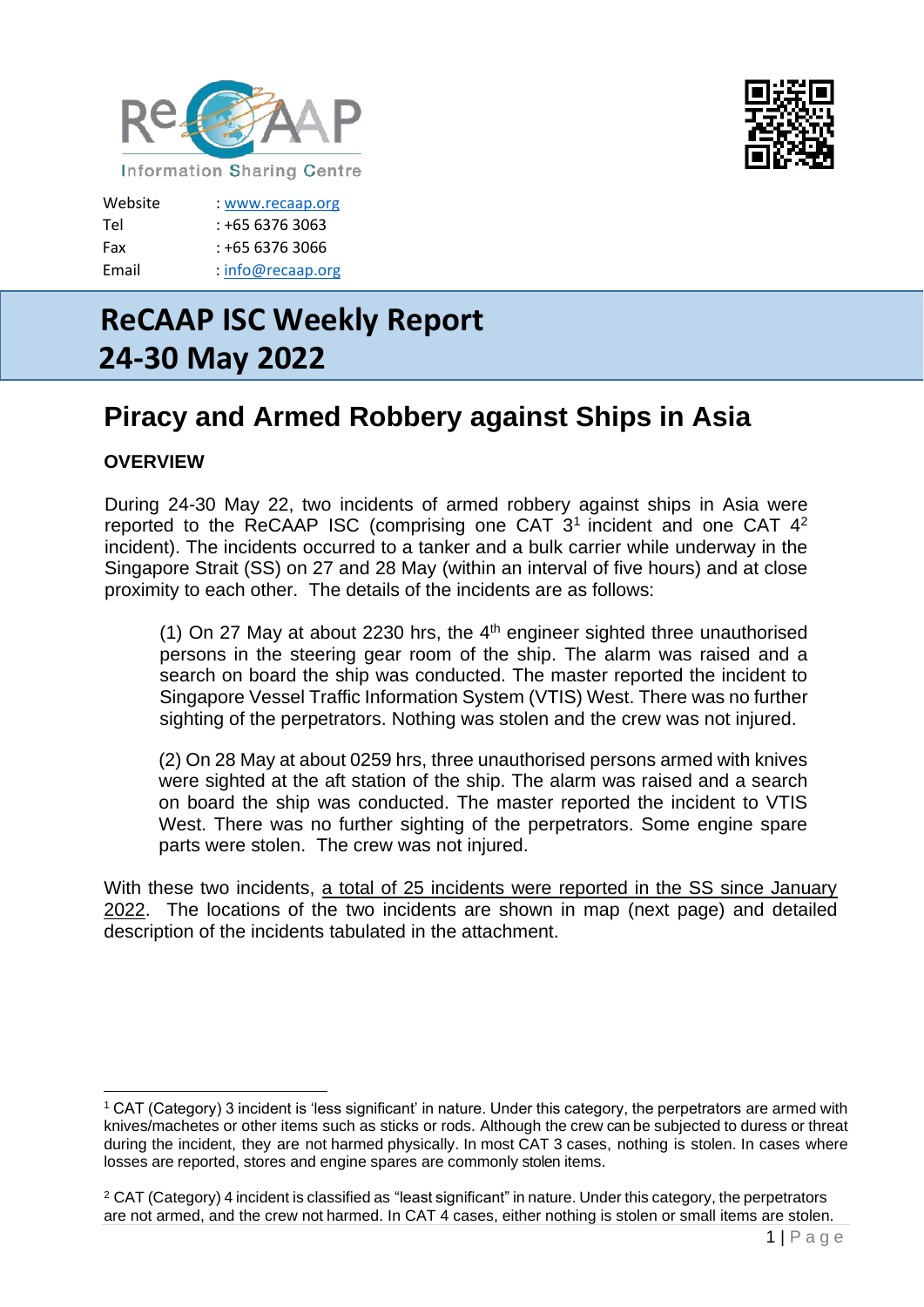

**Location of incidents**

#### **SITUATION OF ABDUCTION OF CREW IN THE SULU-CELEBES SEAS AND WATERS OFF EASTERN SABAH**

There is no incident of abduction of crew reported since the last incident in January 2020 up to today, and no crew is currently being held in captivity by the Abu Sayyaf Group (ASG).

The Philippine and Malaysian authorities continued to conduct pursuit operations and intensify military operations to neutralise the ASG. In 2021, the operations carried out by the Armed Forces of the Philippines had resulted in the neutralisation of some ASG subleaders and members. However, as Mundi Sawadjaan (one of the ASG Commanders responsible for the abduction of crew in the Sulu area) is still at large, the threat of abduction of crew from ships remains potentially high, particularly in the areas of Sulu and nearby waters off Tawi-Tawi.

The ReCAAP ISC reiterates its advisory issued via ReCAAP ISC Incident Alert dated 21 Nov 16 to all ships to reroute from the area, where possible. Otherwise, ship masters and crew are strongly urged to exercise extra vigilance while transiting the area, and report all incidents immediately to the Operation Centres of the Philippines and Eastern Sabah Security Command (ESSCOM) of Malaysia. The contact details of the Operation Centres of the Philippines and ESSCOM of Malaysia are as shown below:



 $2|P$  a g e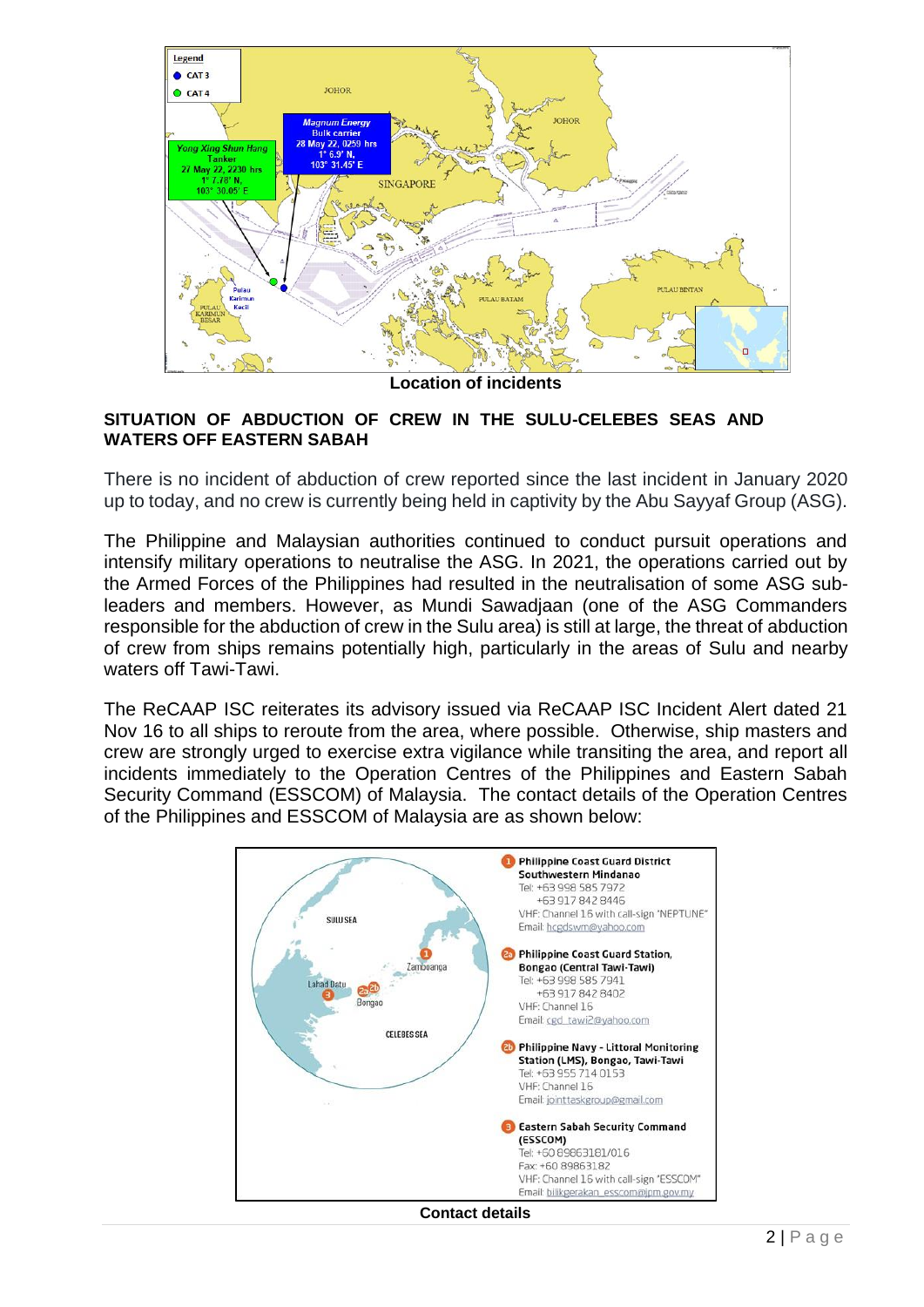In the event that the ship master is not able to establish contact with the Operation Centres of the Philippines as listed in the ReCAAP ISC Advisory, he can contact the **Philippine Coast Guard Command Centre** at the following contact details:

> Tel: +632-8-527-8481 (ext: 6136/37) +632-998-585-5327 (mobile) +632-917-842-8249 (mobile) +632-8-527-3877 (fax) Email: [pcgcomcen@coastguard.gov.ph](mailto:pcgcomcen@coastguard.gov.ph)

The ReCAAP ISC advises the shipping industry and ships to enhance their situation awareness by referring to the *Guidance on Abduction of Crew in the Sulu-Celebes Seas and Waters off Eastern Sabah* produced by ReCAAP ISC in July 2019. The Guidance is available at [www.recaap.org.](http://www.recaap.org/)

#### **RECOMMENDATION**

The ReCAAP ISC urges ship master and crew to report all incidents of piracy and armed robbery against ships to the nearest coastal State and flag State, exercise vigilance and adopt relevant preventive measures taking reference from the *Regional Guide 2 to Counter Piracy and Armed Robbery Against Ships in Asia.*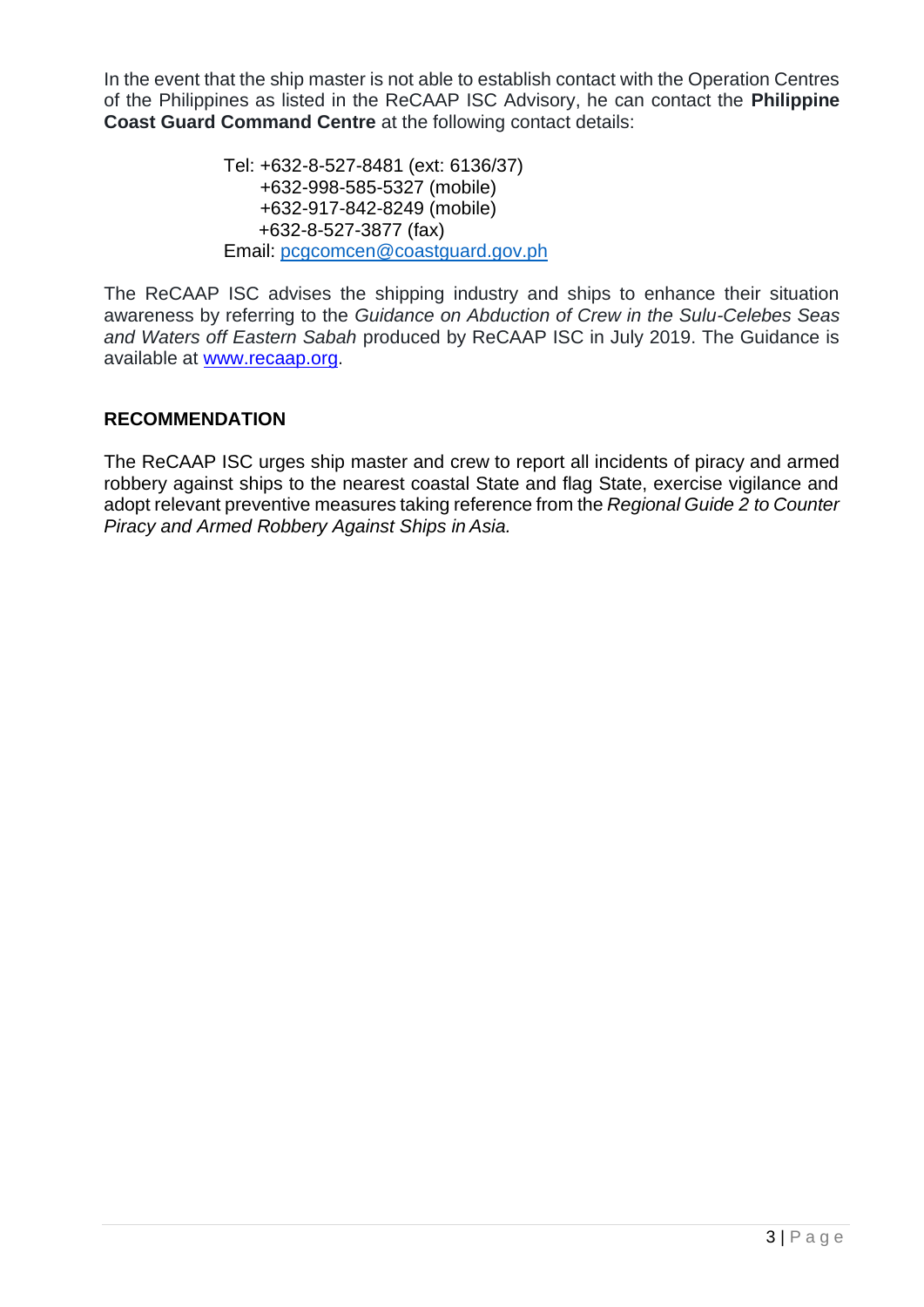#### **Description of Incidents of Piracy and Armed Robbery against Ships 24-30 May 2022**

| <b>Type of Ship</b><br><b>Flag</b><br><b>Gross Tonnage</b><br><b>IMO Number</b> | <b>Date</b><br>Local<br><b>Time</b><br><b>of</b><br><b>Incident</b><br>(LT) | <b>Position of the</b><br><b>Incident</b>                                                                                                                                     | Details of the<br><b>Incident</b>                                                                                                                                                                                                                                                                                                                                                                                                                                                                                                                                                                                                                                                                                                                                                                                                                                                                                                                                               | <b>Consequences for</b><br>crew, ship, cargo       | Action taken by the<br>master and crew                                                                                                                                          | Was the incident<br>reported to coastal<br>authority? Which one? | <b>Reporting State</b><br>or International<br>Organization    | <b>Coastal State Action</b><br><b>Taken</b>                                                                                                                                                                                                                                                                                                                                                 |
|---------------------------------------------------------------------------------|-----------------------------------------------------------------------------|-------------------------------------------------------------------------------------------------------------------------------------------------------------------------------|---------------------------------------------------------------------------------------------------------------------------------------------------------------------------------------------------------------------------------------------------------------------------------------------------------------------------------------------------------------------------------------------------------------------------------------------------------------------------------------------------------------------------------------------------------------------------------------------------------------------------------------------------------------------------------------------------------------------------------------------------------------------------------------------------------------------------------------------------------------------------------------------------------------------------------------------------------------------------------|----------------------------------------------------|---------------------------------------------------------------------------------------------------------------------------------------------------------------------------------|------------------------------------------------------------------|---------------------------------------------------------------|---------------------------------------------------------------------------------------------------------------------------------------------------------------------------------------------------------------------------------------------------------------------------------------------------------------------------------------------------------------------------------------------|
| $\overline{2}$                                                                  | 3                                                                           | $\overline{4}$                                                                                                                                                                | $5\overline{)}$                                                                                                                                                                                                                                                                                                                                                                                                                                                                                                                                                                                                                                                                                                                                                                                                                                                                                                                                                                 | 6                                                  | $\overline{7}$                                                                                                                                                                  | 8                                                                | 9                                                             |                                                                                                                                                                                                                                                                                                                                                                                             |
| <b>INCIDENTS IN ASIA</b>                                                        |                                                                             |                                                                                                                                                                               |                                                                                                                                                                                                                                                                                                                                                                                                                                                                                                                                                                                                                                                                                                                                                                                                                                                                                                                                                                                 |                                                    |                                                                                                                                                                                 |                                                                  |                                                               |                                                                                                                                                                                                                                                                                                                                                                                             |
| <b>ACTUAL INCIDENTS</b>                                                         |                                                                             |                                                                                                                                                                               |                                                                                                                                                                                                                                                                                                                                                                                                                                                                                                                                                                                                                                                                                                                                                                                                                                                                                                                                                                                 |                                                    |                                                                                                                                                                                 |                                                                  |                                                               |                                                                                                                                                                                                                                                                                                                                                                                             |
| <b>Yong Xing Shun Hang</b><br>Tanker<br>Panama<br>39307<br>9266750              | 27/5/22<br>2230 hrs                                                         | $1^{\circ}$ 7.78' N<br>103° 30.05' E<br>Approximately 5.4<br>nm east of Pulau<br>Karimun Kecil<br>(Indonesia), in the<br>precautionary<br>area of TSS in<br>the SS.<br>(SOMS) | While underway, the 4 <sup>th</sup><br>three<br>engineer sighted<br>unauthorised persons in the<br>steering gear room. Upon<br>sighting of the three men, the<br>alarm was raised and a<br>search on board the ship was<br>The<br>conducted.<br>master<br>reported the incident to VTIS<br>West. At 2358 hrs, the<br>master updated that they had<br>completed the search with no<br>further sighting of<br>the<br>perpetrators. Nothing was<br>stolen and the crew was not<br>injured. No further assistance<br>was required.<br>A<br>safety<br>navigational<br>broadcast was initiated. The<br>Republic of Singapore Navy<br>(RSN)'s Maritime Security<br>Task Force (MSTF) and<br>Singapore Police<br>Coast<br>notified.<br>Guard<br>were<br>Information of the incident<br>was shared with Malaysian<br>and Indonesian authorities.<br>The Singapore Police Coast<br>Guard officers boarded the<br>ship for investigation upon<br>her arrival in Singapore.<br>[Category 4] | The crew was not<br>injured.<br>Nothing was stolen | The ship's alarm was<br>raised and all crew<br>members<br>were<br>accounted for.<br>A search on board<br>was conducted.<br>The master reported<br>the incident to VTIS<br>West. | Yes<br>The master reported the<br>incident to VTIS West.         | ReCAAP ISC via<br><b>ReCAAP Focal</b><br>Point<br>(Singapore) | A safety navigational<br>broadcast<br>was<br>initiated. The RSN's<br><b>MSTF</b><br>and<br>Police<br>Singapore<br>Coast Guard were<br>notified. Information  <br>of the incident was<br>with<br>shared<br>Malaysian<br>and<br>Indonesian<br>authorities.<br>The<br>Singapore<br>Police Coast Guard<br>officers boarded the<br>ship for investigation  <br>upon her arrival in<br>Singapore. |